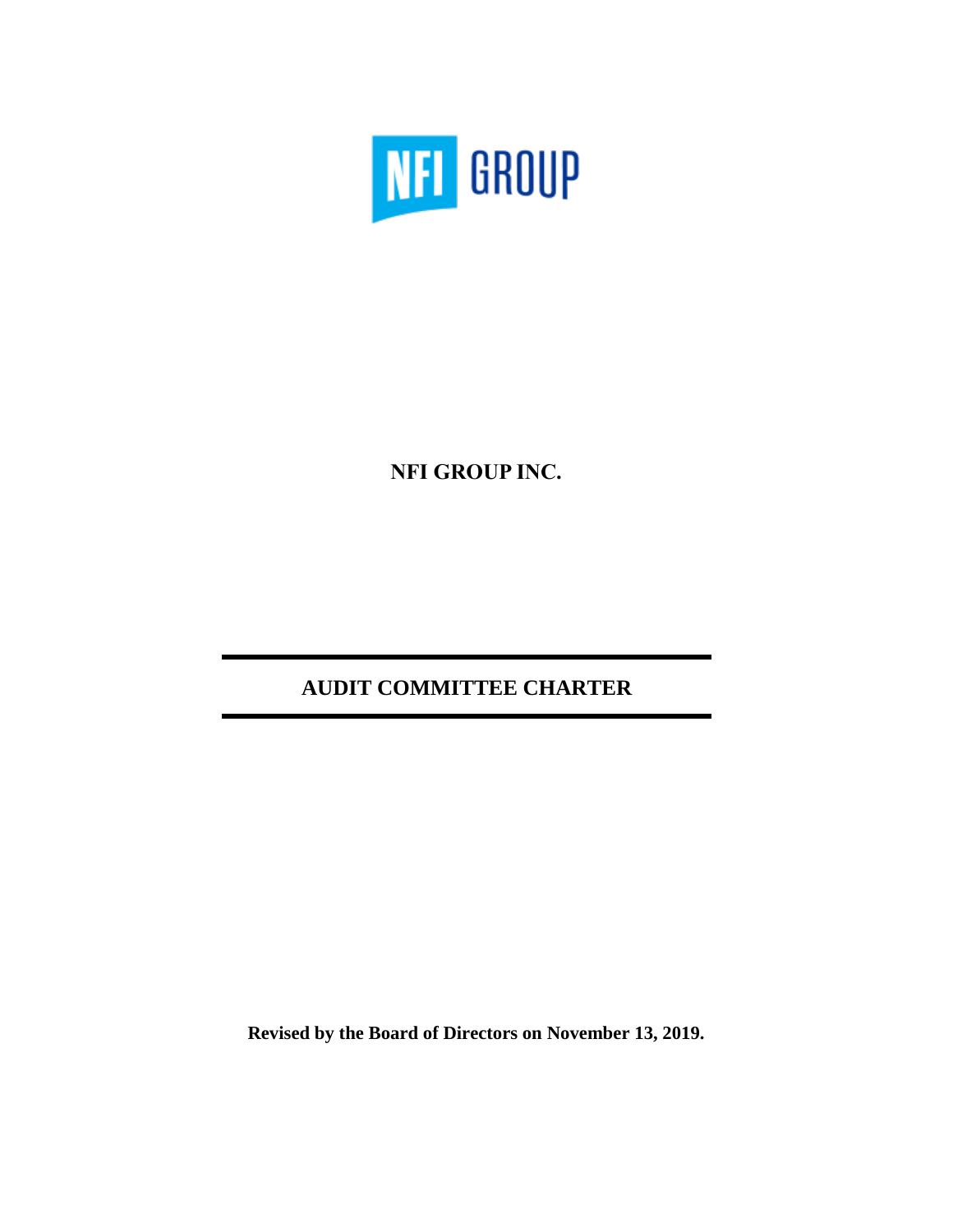# TABLE OF CONTENTS

# Page

| 1. |                    |                       |  |  |
|----|--------------------|-----------------------|--|--|
| 2. |                    |                       |  |  |
| 3. |                    |                       |  |  |
|    | (a)                |                       |  |  |
|    | (b)                |                       |  |  |
|    | (c)                |                       |  |  |
|    | (d)                |                       |  |  |
|    | (e)                |                       |  |  |
|    | (f)                |                       |  |  |
|    | (g)                |                       |  |  |
|    | (h)                |                       |  |  |
|    | (i)                |                       |  |  |
|    | (j)                |                       |  |  |
|    | (k)                |                       |  |  |
|    | (1)                |                       |  |  |
|    | (m)                |                       |  |  |
|    | (n)                |                       |  |  |
|    | $\left( 0 \right)$ |                       |  |  |
|    | (p)                |                       |  |  |
| 4. |                    |                       |  |  |
| 5. |                    |                       |  |  |
| 6. |                    |                       |  |  |
|    |                    | 10<br>(a) Scheduling. |  |  |
|    | (b)                |                       |  |  |
|    | (c)                |                       |  |  |
|    | (d)                |                       |  |  |
|    | (e)                |                       |  |  |
|    | (f)                |                       |  |  |
|    | (g)                |                       |  |  |
|    | (h)                |                       |  |  |
|    | (i)                |                       |  |  |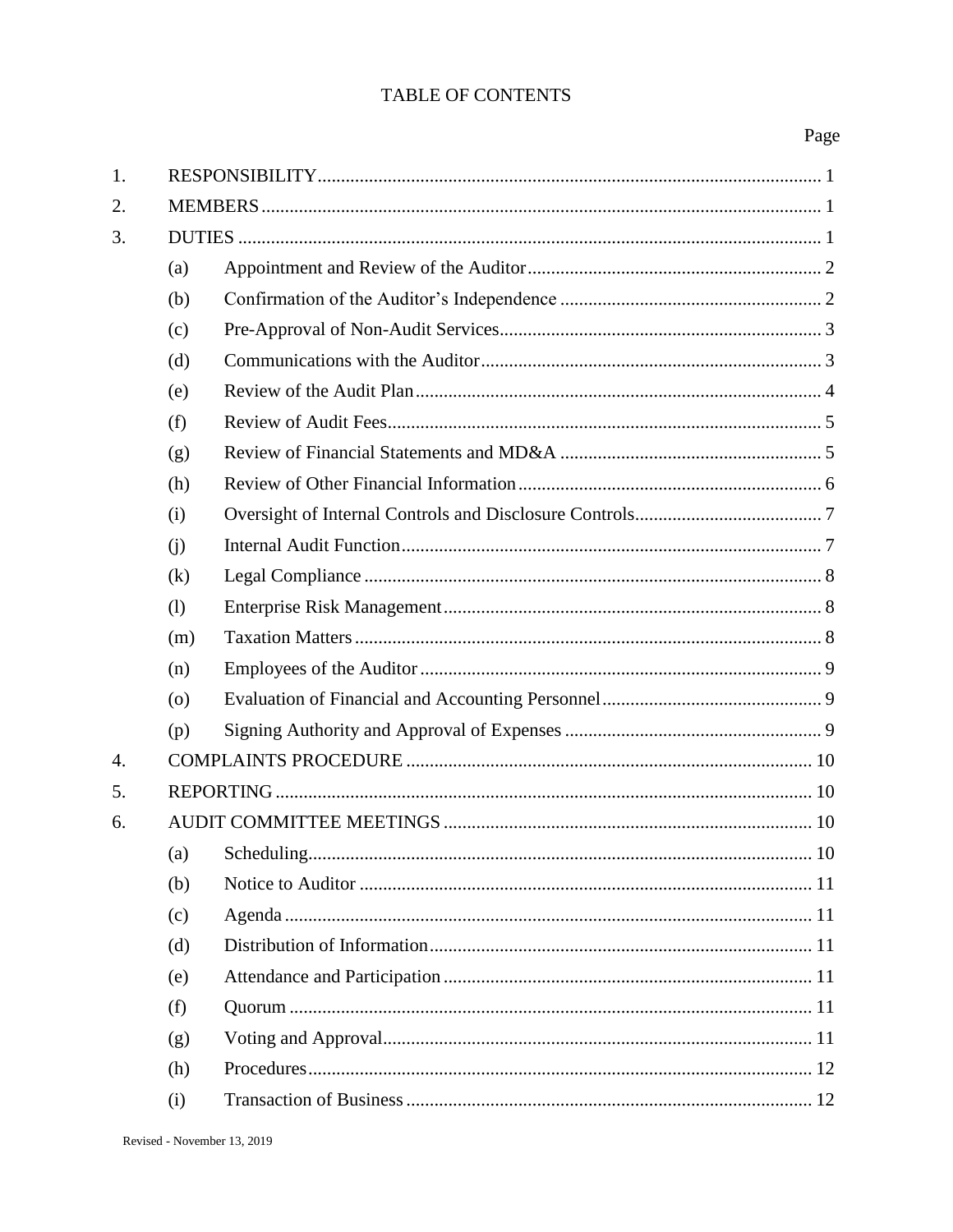# TABLE OF CONTENTS (continued)

# Page

| (i) |  |
|-----|--|
| (k) |  |
| (1) |  |
|     |  |
|     |  |
|     |  |
|     |  |
|     |  |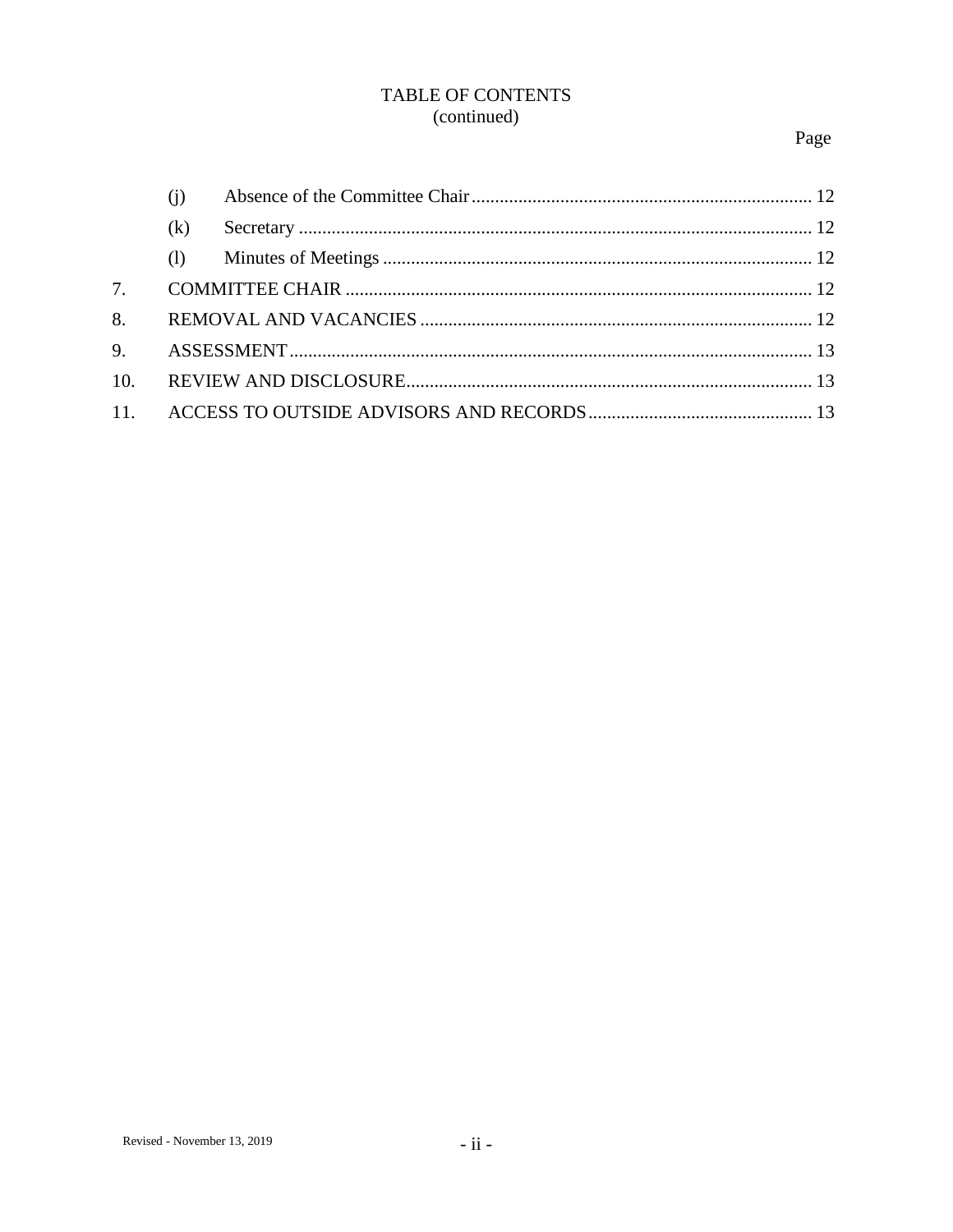# **NFI GROUP INC. (the "Issuer")**

# **AUDIT COMMITTEE CHARTER**

#### <span id="page-3-0"></span>**1. RESPONSIBILITY**

The Audit Committee (the "Committee") is responsible for assisting the Board of Directors of the Issuer (the "Board") in fulfilling its oversight responsibilities in relation to:

- (i) the integrity of the Issuer's financial statements;
- (ii) the Issuer's compliance with legal and regulatory requirements related to financial reporting;
- (iii) the qualifications, independence and performance of the Issuer's auditor;
- (iv) the design and implementation of internal controls and disclosure controls;
- (v) the review and identification of the principal risks facing the Issuer and development of appropriate procedures to monitor and mitigate such risks;
- (vi) the development, implementation and administration of the Issuer's Whistleblower Policy; and
- (vii) any additional matters delegated to the Committee by the Board.

# <span id="page-3-1"></span>**2. MEMBERS**

The members of the Committee will be selected by the Board on the recommendation of the Issuer's Human Resources, Compensation and Corporate Governance Committee (the "HR Committee"). The Committee will initially be comprised of three directors of the Issuer and its size may be increased if so determined by the Board.

Each member of the Committee will be both "independent" and "financially literate" within the meaning of applicable securities laws, including without limitation, National Instrument 52-110 - *Audit Committees*.

#### <span id="page-3-2"></span>**3. DUTIES**

The Committee is responsible for performing the duties set out below as well as any other duties at any time required by law to be performed by the Committee or otherwise delegated to the Committee by the Board.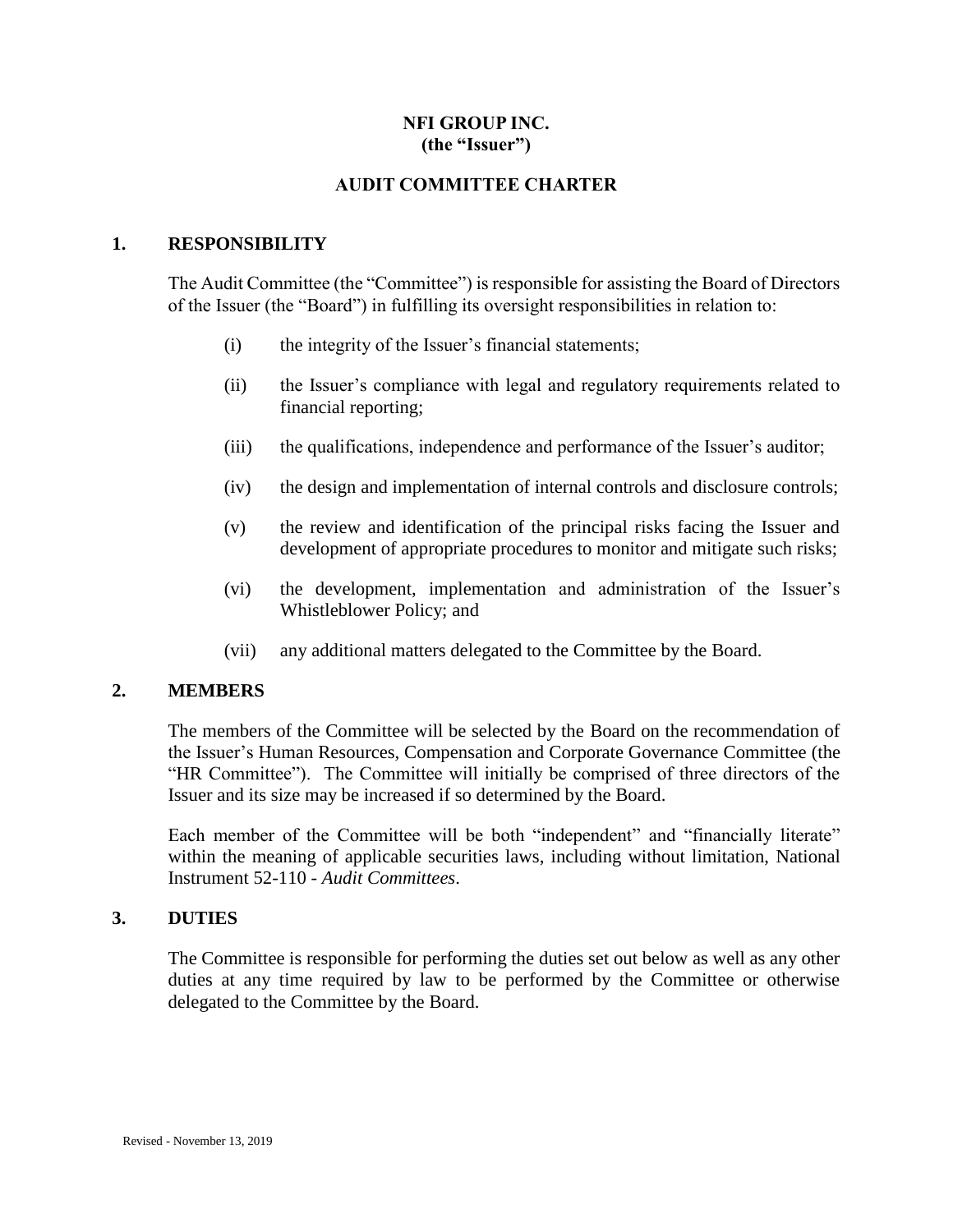#### <span id="page-4-0"></span>(a) **Appointment and Review of the Auditor**

The auditor is ultimately accountable to the Committee and reports directly to the Committee. Accordingly, the Committee will evaluate and be responsible for the Issuer's relationship with the auditor. Specifically, the Committee will:

- (i) select, evaluate and recommend an auditor to the Board for appointment or reappointment, as the case may be, by the shareholders of the Issuer and make recommendations with respect to the auditor's compensation;
- (ii) review and approve the auditor's engagement letter;
- (iii) review, after seeking and taking into account the opinions of senior management, the experience, qualifications, performance and independence (including considering whether the auditor's provision of any permitted non-audit services is compatible with maintaining its independence) of the auditor, its engagement and lead partners, with a view to recommending its appointment or reappointment;
- (iv) resolve any disagreements between senior management and the auditor regarding financial reporting;
- (v) at least annually, obtain and review a report by the auditor describing:
	- the auditor's internal quality-control procedures, including the safeguarding of confidential information;
	- any material issues raised by (i) the most recent internal quality control review, or peer review, of the auditor, which relates to services provided to the Issuer or its subsidiaries by the auditor, or (ii) the review of the auditor by any independent oversight body, such as the Canadian Public Accountability Board, or governmental or professional authorities within the preceding year respecting one or more independent audits carried out by the auditor, and, in the case of each of (i) and (ii), the steps taken to deal with any issues raised in any such review;
- (vi) meet with senior management not less than quarterly without the auditor present for the purpose of discussing, among other things, the performance of the auditor and any issues that may have arisen during the quarter; and
- (vii) where appropriate, recommend to the Board that the auditor be terminated.

# <span id="page-4-1"></span>(b) **Confirmation of the Auditor's Independence**

At least annually, and in any event before the auditor issues its report on the annual financial statements, the Committee will: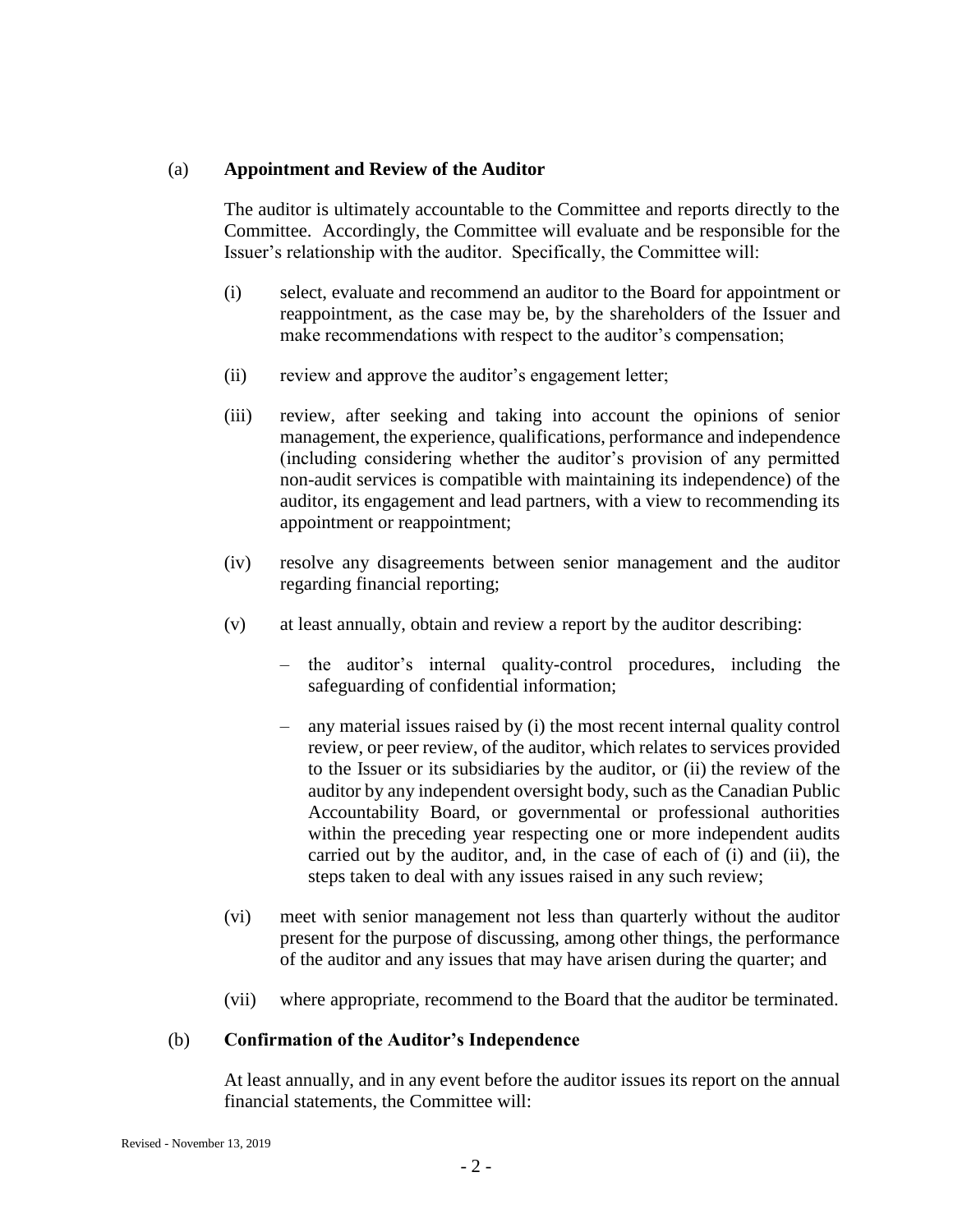- (i) review a formal written statement from the auditor describing all of its relationships with the Issuer;
- (ii) discuss with the auditor any relationships or services that may affect its objectivity and independence (including considering whether the auditor's provision of any permitted non-audit services is compatible with maintaining its independence);
- (iii) obtain written confirmation from the auditor that it is objective within the meaning of the Rules of Professional Conduct/Code of Ethics adopted by the provincial institute or order of Chartered Accountants to which it belongs and is an independent public accountant within the meaning of the Independence Standards of the Canadian Institute of Chartered Accountants; and
- (iv) confirm that the auditor has complied with applicable rules, if any, with respect to the rotation of certain members of the audit engagement team.

# <span id="page-5-0"></span>(c) **Pre-Approval of Non-Audit Services**

The Committee will pre-approve the appointment of the auditor for any non-audit service to be provided to the Issuer or to any subsidiary of the Issuer; provided that it will not approve any service that is prohibited under the rules of the Canadian Public Accountability Board or the Independence Standards of the Canadian Institute of Chartered Accountants. Before the appointment of the auditor for any non-audit service, the Committee will consider the compatibility of the service with the auditor's independence. The Committee may pre-approve the appointment of the auditor for any non-audit services by adopting specific policies and procedures, from time to time, for the engagement of the auditor for non-audit services. Such policies and procedures will be detailed as to the particular service, and the Committee must be informed of each service, and the procedures may not include delegation of the Committee's responsibilities to management. In addition, the Committee may delegate to one or more members the authority to pre-approve the appointment of the auditor for any non-audit service to the extent permitted by applicable law provided that any pre-approvals granted pursuant to such delegation shall be reported to the full Committee at its next scheduled meeting.

# <span id="page-5-1"></span>(d) **Communications with the Auditor**

The Committee has the authority to communicate directly with the auditor and will meet privately with the auditor periodically to discuss any items of concern to the Committee or the auditor, such as:

- (i) the scope, planning and staffing of the audit;
- (ii) the auditor's materiality threshold for the audit;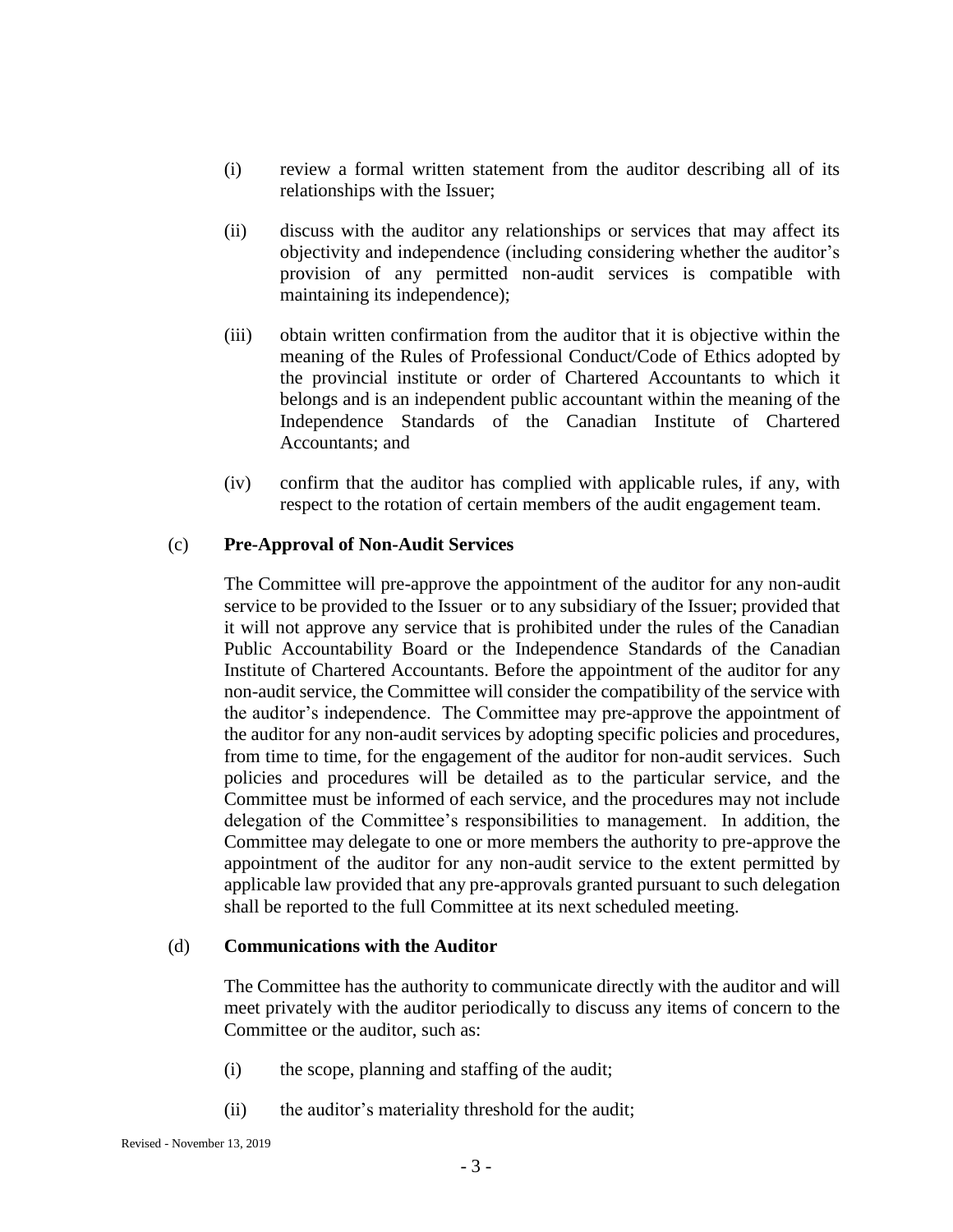- (iii) the assessment by the auditor of significant audit risk;
- (iv) any material written communications between the auditor and senior management, such as any management letter or schedule of unadjusted differences;
- (v) whether or not the auditor is satisfied with the quality and effectiveness of financial recording procedures and systems;
- (vi) the extent to which the auditor is satisfied with the nature and scope of its examination;
- (vii) whether or not the auditor has received the full co-operation of senior management and other employees of the Issuer;
- (viii) the auditor's opinion of the competence and performance of the Chief Financial Officer and other key financial personnel;
- (ix) the items required to be communicated to the Committee under the Canadian authoritative guidance;
- (x) critical accounting policies and practices to be used by the Issuer and its subsidiaries;
- (xi) key audit matters;
- (xii) alternative treatments of financial information within international financial reporting standards ("IFRS") that have been discussed with senior management, ramifications of the use of such alternative disclosures and treatments, and the treatment preferred by the auditor;
- (xiii) any difficulties encountered in the course of the audit work, including any unresolved issues, any restrictions imposed on the scope of activities or access to requested information, any significant disagreements with senior management and their response; and
- (xiv) any illegal act that may have occurred.

# <span id="page-6-0"></span>(e) **Review of the Audit Plan**

The Committee will discuss with the auditor the nature of an audit and the responsibility assumed by the auditor when conducting an audit under generally accepted auditing standards. The Committee will review a summary of the auditor's audit plan for each audit and approve the audit plan with such amendments as it may agree with the auditor.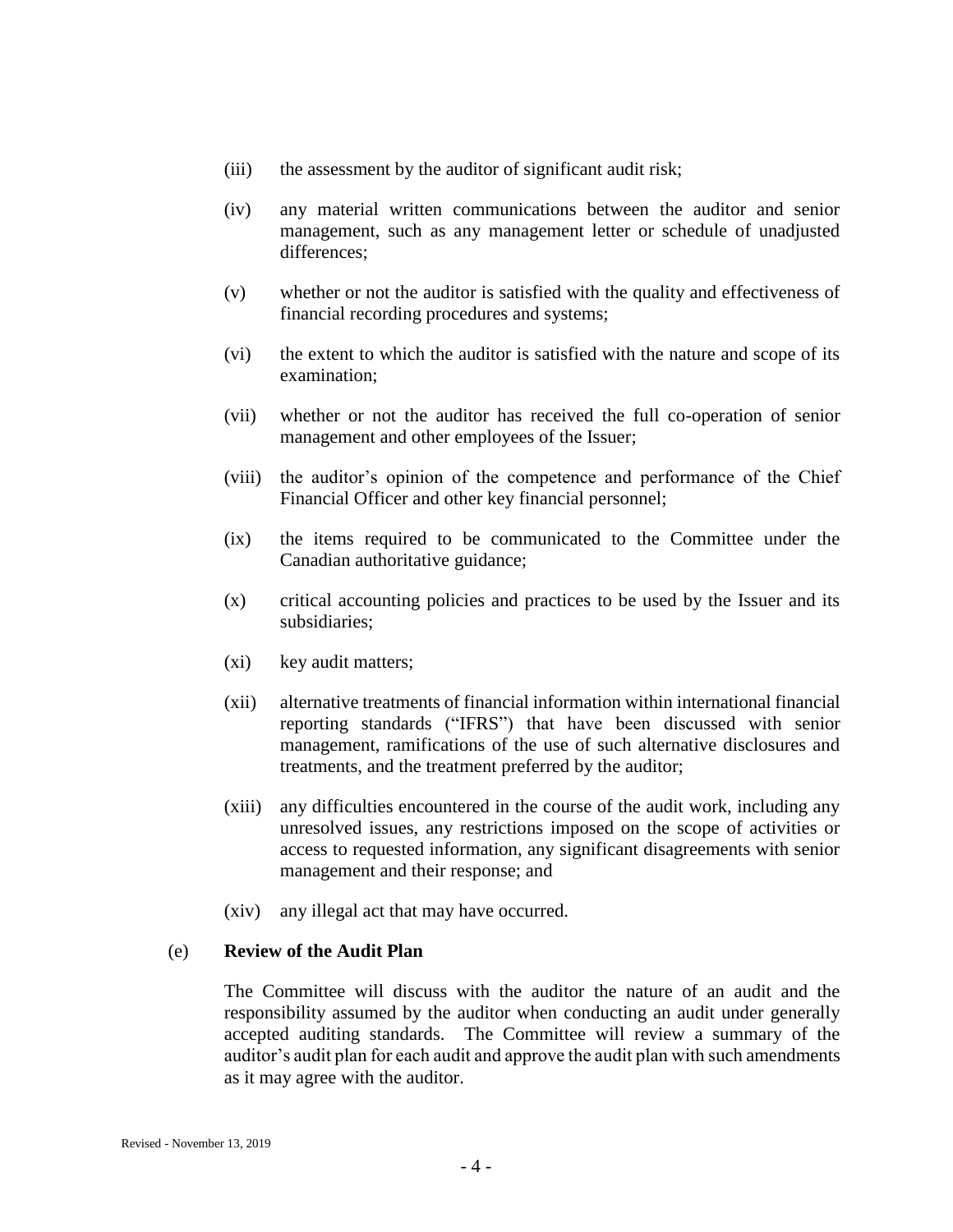#### <span id="page-7-0"></span>(f) **Review of Audit Fees**

The Committee will review and make recommendations to the board regarding the auditor's fee and the terms of the auditor's engagement. In determining the auditor's fee, the Committee will consider, among other things, the number and nature of reports to be issued by the auditor, the quality of the internal controls of the Issuer, the size, complexity and financial condition of the Issuer and the extent of support to be provided to the auditor by the Issuer.

#### <span id="page-7-1"></span>(g) **Review of Financial Statements and MD&A**

The Committee will review and discuss with senior management and the auditor the annual audited financial statements, together with the auditor's report thereon, the interim financial statements, and Management's Discussion and Analysis relating to the annual and interim financial statements before recommending them for approval by the Board. The Committee will also engage the auditor to review the interim financial statements prior to the Committee's review of such financial statements.

In conducting its review of the financial statements and related management's discussion and analysis, the Committee will:

- (i) consider the quality of, and not just the acceptability of, the accounting principles, the reasonableness of senior management's judgments and estimates that have a significant effect upon the financial statements, and the clarity of the disclosures in the financial statements;
- (ii) discuss any analyses prepared by senior management or the auditor that set out significant financial reporting issues and judgments made in connection with the preparation of the financial statements, including analyses of the effects of alternative IFRS treatment;
- (iii) discuss the effect of off-balance sheet transactions, arrangements, obligations (including contingent liabilities) and other relationships with unconsolidated entities or other persons that may have a material current or future effect on the Issuer's financial condition, changes in financial condition, results of operations, liquidity, capital expenditures, capital resources, or significant components of revenues and expenses;
- (iv) consider any proposed changes in accounting practices or policies and their impact on financial statements of the Issuer;
- (v) discuss with senior management, the auditor and, if necessary, legal counsel, a report from senior management describing any litigation, claim or other contingency, including tax assessments, that could have a material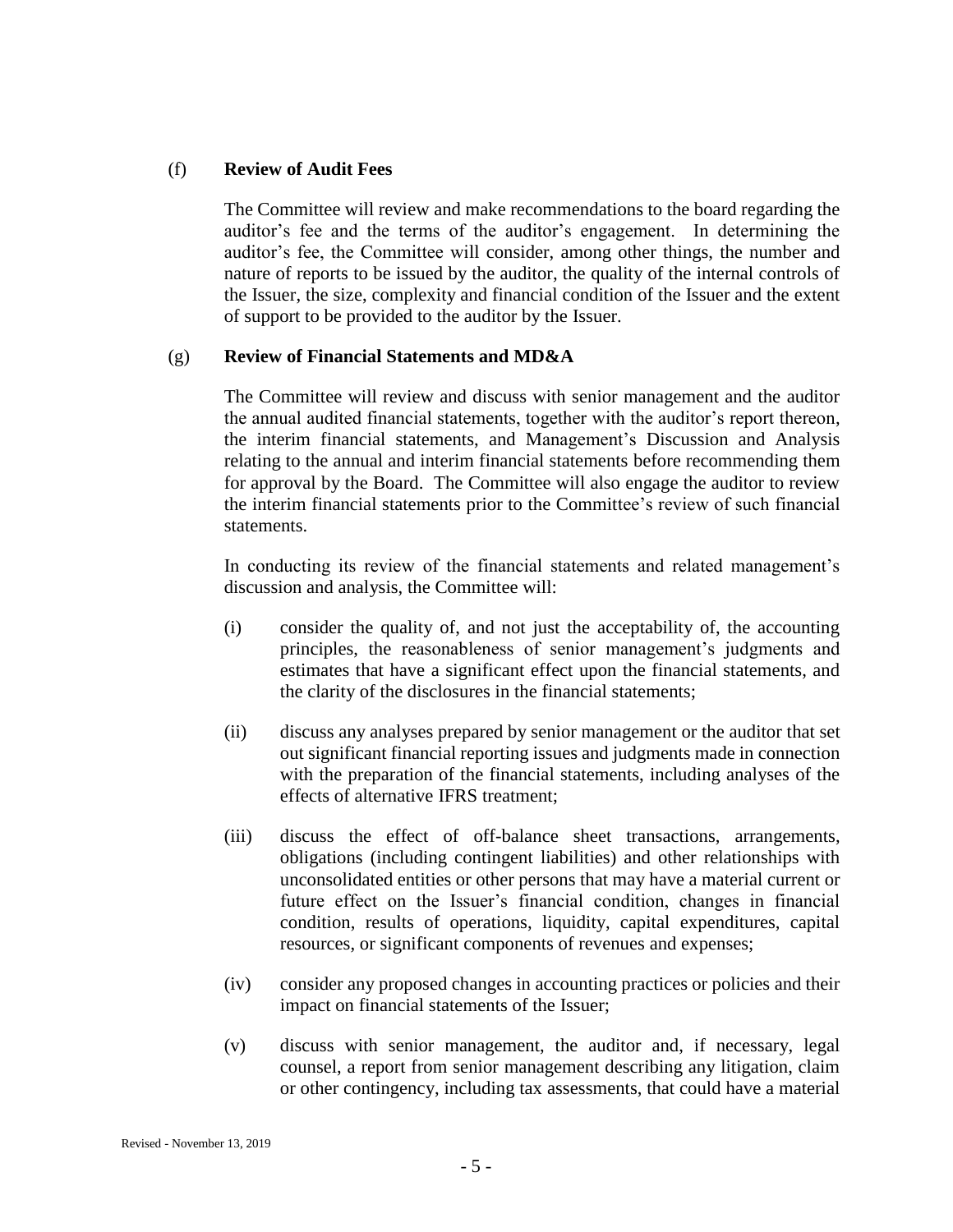effect upon the financial position of the Issuer, and the manner in which these matters have been disclosed in the financial statements;

- (vi) discuss with senior management and the auditor any correspondence with regulators or governmental agencies, employee complaints or published reports that raise material issues regarding the Issuer's financial statements or accounting policies;
- (vii) discuss with the auditor any special audit steps taken in light of material weaknesses in internal control;
- (viii) review the results of the audit, including any reservations or qualifications in the auditor's opinion;
- (ix) discuss with senior management all significant variances between comparative reporting periods;
- (x) discuss with the auditor any difficulties encountered in the course of the audit work, including any restrictions on the scope of their procedures and access to requested information, accounting adjustments proposed by the auditor which were "passed" (as immaterial or otherwise), and significant disagreements with senior management and the method of resolution;
- (xi) discuss with the auditor any material issues on which the audit team consulted the auditor's national office; and
- (xii) consider any other matter which in its judgment should be taken into account in reaching its recommendation to the Board concerning the approval of the financial statements.

# <span id="page-8-0"></span>(h) **Review of Other Financial Information**

The Committee will review:

- (i) all earnings press releases and other press releases disclosing financial information, as well as financial information and written earnings guidance provided to analysts and rating agencies. The Committee will also review the use of "pro forma", "adjusted" or other non-IFRS information in such press releases and financial information. Such review may consist of a general discussion of the types of information to be disclosed or the types of presentations to be made;
- (ii) all other financial statements of the Issuer that require approval by the Board before they are released to the public, including, without limitation, financial statements for use in prospectuses or other offering or public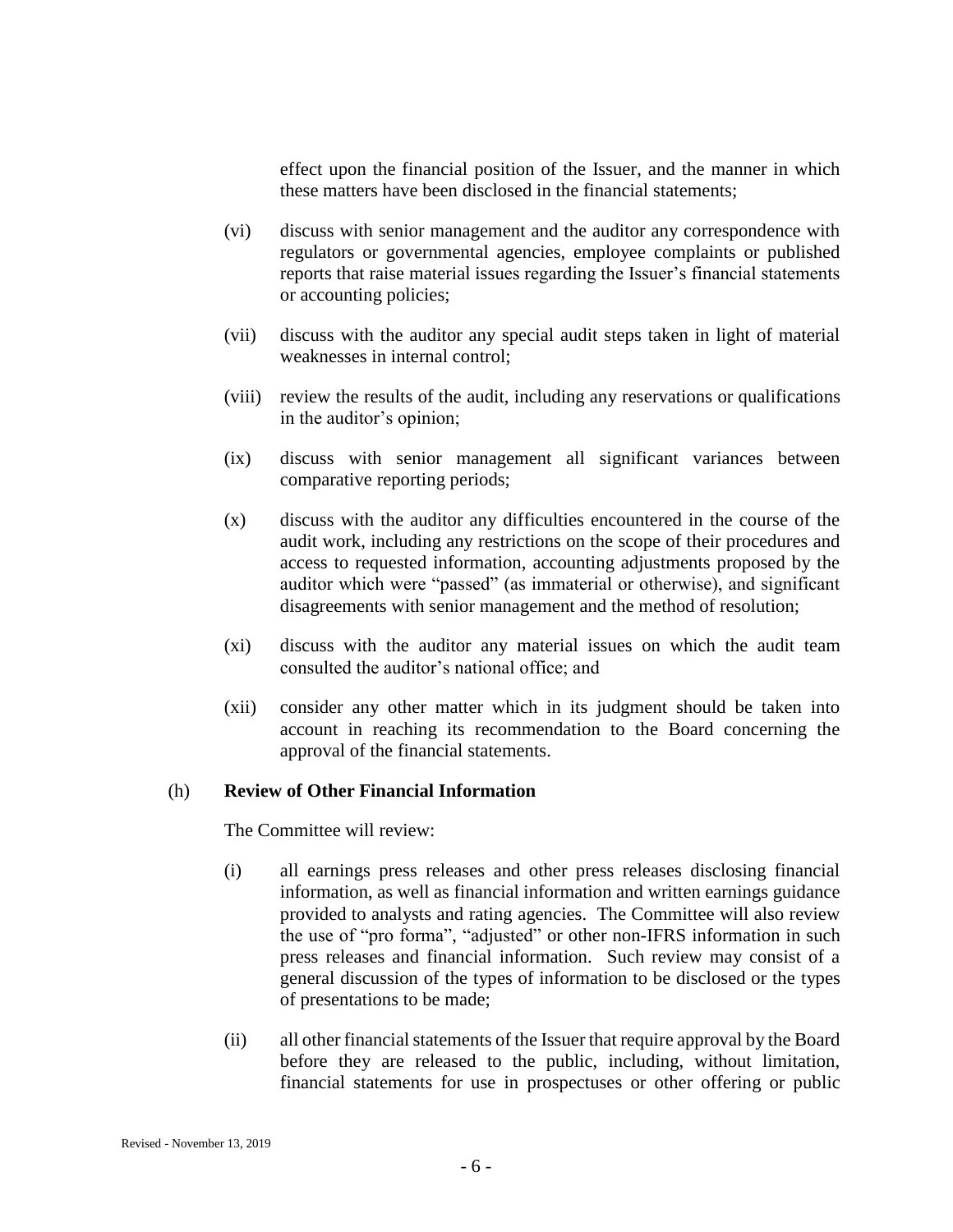disclosure documents and financial statements required by regulatory authorities;

- (iii) the effect of regulatory and accounting initiatives as well as off-balance sheet structures on the Issuer's financial statements; and
- (iv) disclosures made to the Committee by the Chief Executive Officer and Chief Financial Officer during their certification process for applicable securities law filings about any significant deficiencies and material weaknesses in the design or operation of internal controls over financial reporting which are reasonably likely to adversely affect the ability to record, process, summarize and report financial information, and any fraud involving senior management or other employees who have a significant role in internal control over financial reporting.

# <span id="page-9-0"></span>(i) **Oversight of Internal Controls and Disclosure Controls**

The Committee will review periodically with senior management the adequacy of the internal controls and procedures that have been adopted by the Issuer and its subsidiaries to safeguard assets from loss and unauthorized use and to verify the accuracy of the financial records. The Committee will review any special audit steps adopted in light of material control deficiencies or identified weaknesses.

The Committee will review with senior management the controls and procedures that have been adopted by the Issuer to confirm that material information about the Issuer and its subsidiaries that is required to be disclosed under applicable law or stock exchange rules is disclosed.

# <span id="page-9-1"></span>(j) **Internal Audit Function**

The Committee will review the mandate, budget, planned activities, staffing and organizational structure of the internal audit function and the Audit and Risk Management Services ("ARMS") department, which may be outsourced to a firm other than the auditor, to confirm that the internal audit function is independent of management and has sufficient resources to carry out its mandate. The Committee will discuss this mandate with the auditor.

The Committee will review the appointment and replacement of the senior manager-employee of the ARMS department ("ARMS Manager") and will review the significant reports to senior management prepared by the ARMS Manager and senior management's responses thereto.

With respect to the internal audit function, the ARMS Manager and any external advisor to which internal audit work has been outsourced shall report to both the Committee and senior management. As frequently as it deems necessary to fulfill its responsibilities, but not less often than annually, the Committee will meet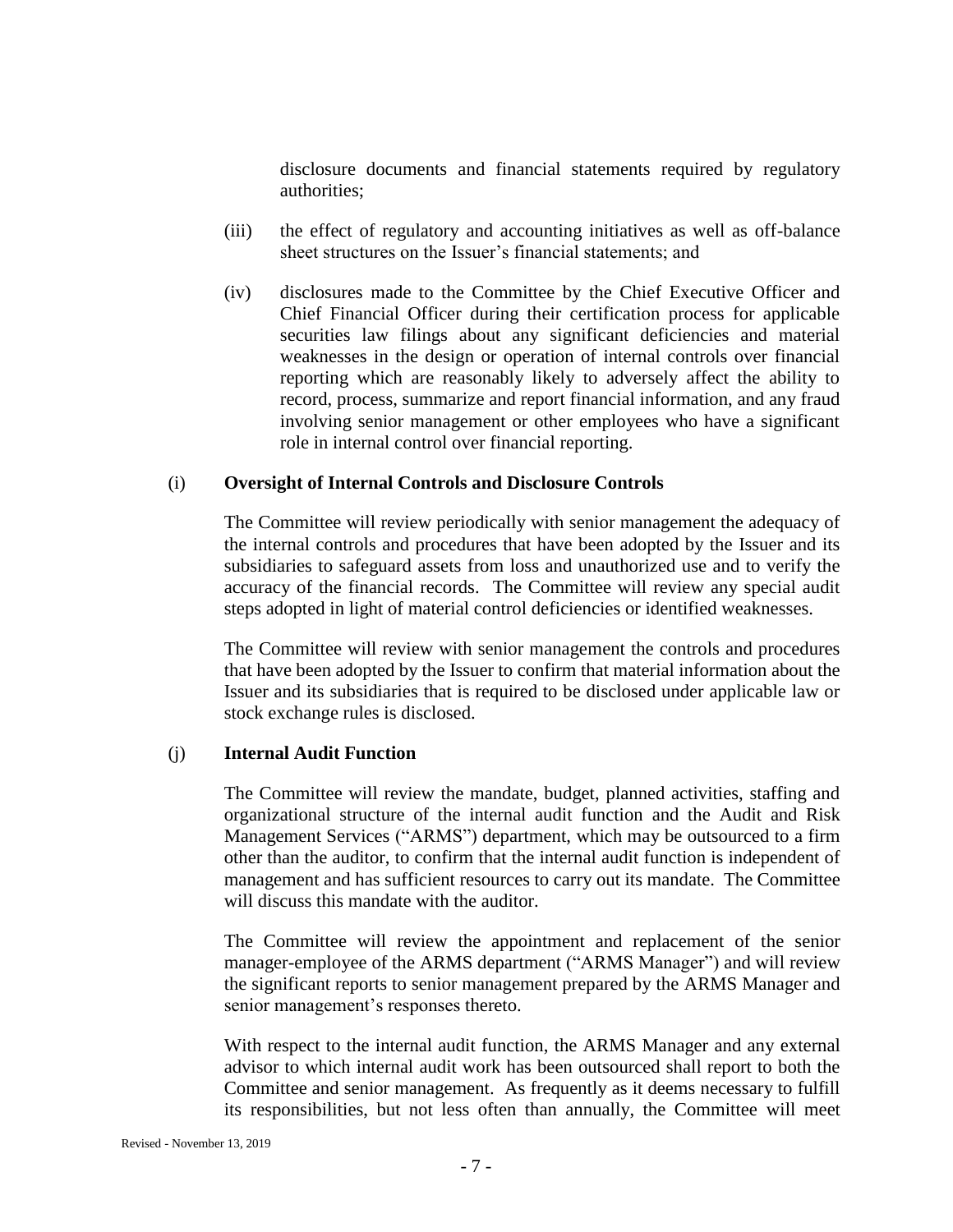privately with the ARMS Manager and any external advisor to which internal audit work has been outsourced to discuss any areas of concern the Committee, the ARMS Manager or the external advisor may have.

#### <span id="page-10-0"></span>(k) **Legal Compliance**

The Committee will review any legal matters that could have a significant effect on the Issuer's financial statements. It will also review with legal counsel material inquiries received from regulators and governmental agencies and advise the Board accordingly.

#### <span id="page-10-1"></span>(l) **Enterprise Risk Management**

The Issuer has developed an enterprise risk management framework by which management is able to focus on the identification of risks, the assessment of those risks and the mitigation of risks associated with the achievement of the Issuer's strategic objectives. The Issuer's risk management program is managed through an executive level risk committee in conjunction with the ARMS department.

The Committee will oversee the Issuer's risk management function and the enterprise risk management framework and, on a quarterly basis, will review a report from senior management describing the major financial, legal, operational and reputational risk exposures of the Issuer and the steps senior management has taken to monitor and control such exposures, including the Issuer's policies with respect to risk assessment and management. The Committee will review environmental, insurance and other liability issues, risk management and information technology issues and review policies and procedures in respect thereof and report to the Board on such matters. The Committee will also review and approve management's information technology strategic plan, business continuity plans and major technology capital investments consistent with the Issuer's capital budget recommended by the Committee and approved by the Board.

The Committee will oversee the Issuer's Subsidiary and Business Unit Governance Policy.

#### <span id="page-10-2"></span>(m) **Taxation Matters**

The Committee will review with senior management the status of taxation matters of the Issuer and its subsidiaries. The Committee will also review a report from senior management confirming that the Issuer and its subsidiaries have withheld or collected and remitted all amounts required to be withheld or collected and remitted by them in respect of any taxes, levies, assessments, reassessments and other charges payable to any governmental authority.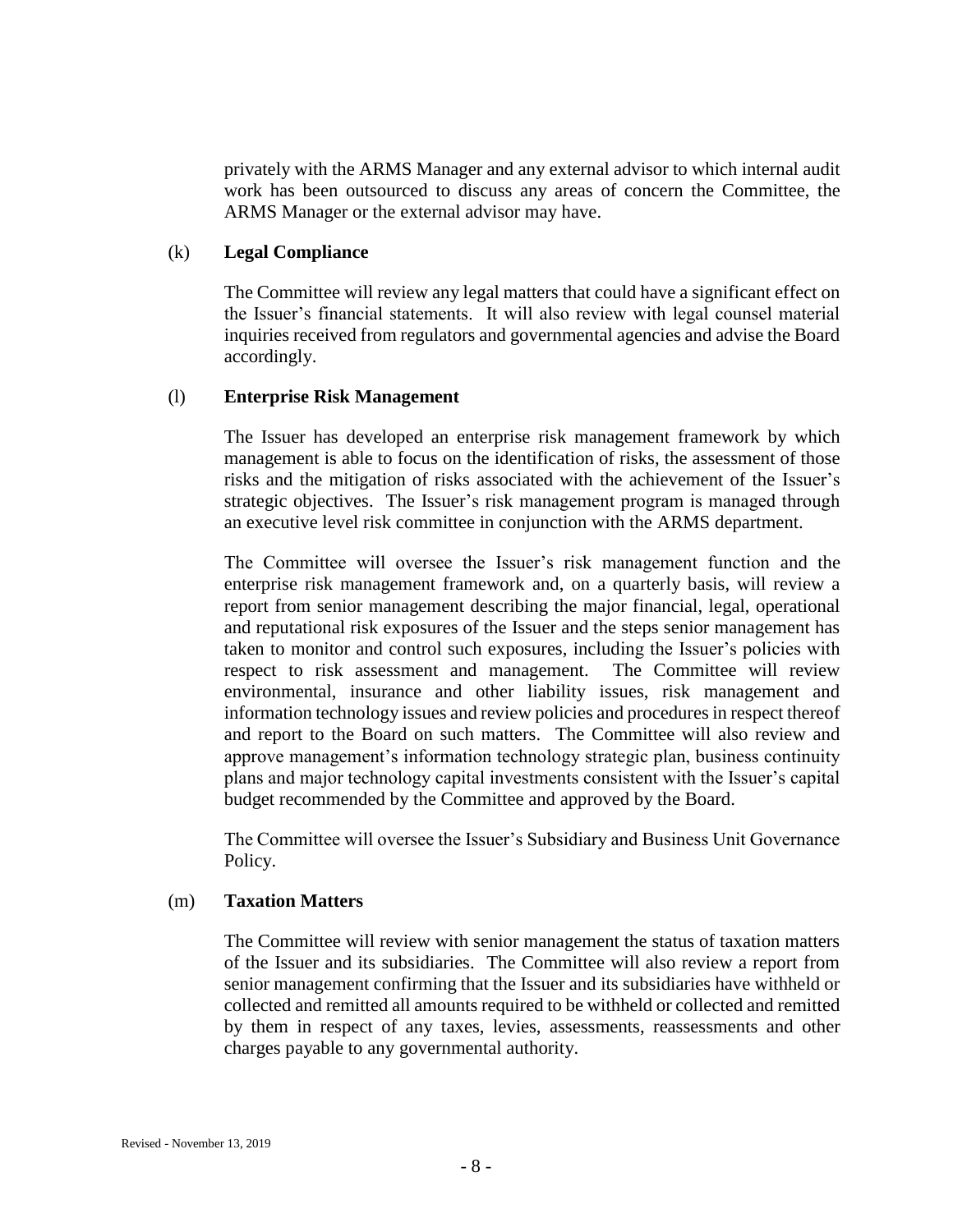#### <span id="page-11-0"></span>(n) **Employees of the Auditor**

The Committee will establish, review and approve policies for the hiring by the Issuer of any partners and employees and former partners and former employees of the present or former auditor.

#### <span id="page-11-1"></span>(o) **Evaluation of Financial and Accounting Personnel**

The Committee will have direct responsibility to:

- (i) develop a position description for the Chief Financial Officer and ARMS Manager, setting out the authority and responsibilities of the Chief Financial Officer and ARMS Manager, respectively, and present the same to the HR Committee and Board for approval;
- (ii) review and approve the goals and objectives that are relevant to the Chief Financial Officer's compensation and present the same to the HR Committee;
- (iii) evaluate the performance of the Chief Financial Officer and ARMS Manager, in meeting their respective goals and objectives;
- (iv) make specific recommendations to the HR Committee and Board with respect to the compensation of the Chief Financial Officer and the ARMS Manager based on the evaluation referred to above;
- (v) review and assess, with the input of senior management and, if required by the Committee, the external auditor, the performance of the Issuer's financial, accounting and ARMS department personnel; and
- (vi) recommend to the HR Committee and Board remedial action where necessary.

# <span id="page-11-2"></span>(p) **Signing Authority and Approval of Expenses**

The Committee will determine the signing authority of officers and directors in connection with the expenditure and release of funds. The Committee will also review the Chief Executive Officer and Chief Financial Officer's expense statements. Director expense statements will be reviewed by the Chief Executive Officer. Where the Chief Executive Officer thinks it advisable, he or she may request that the Committee review director expense statements.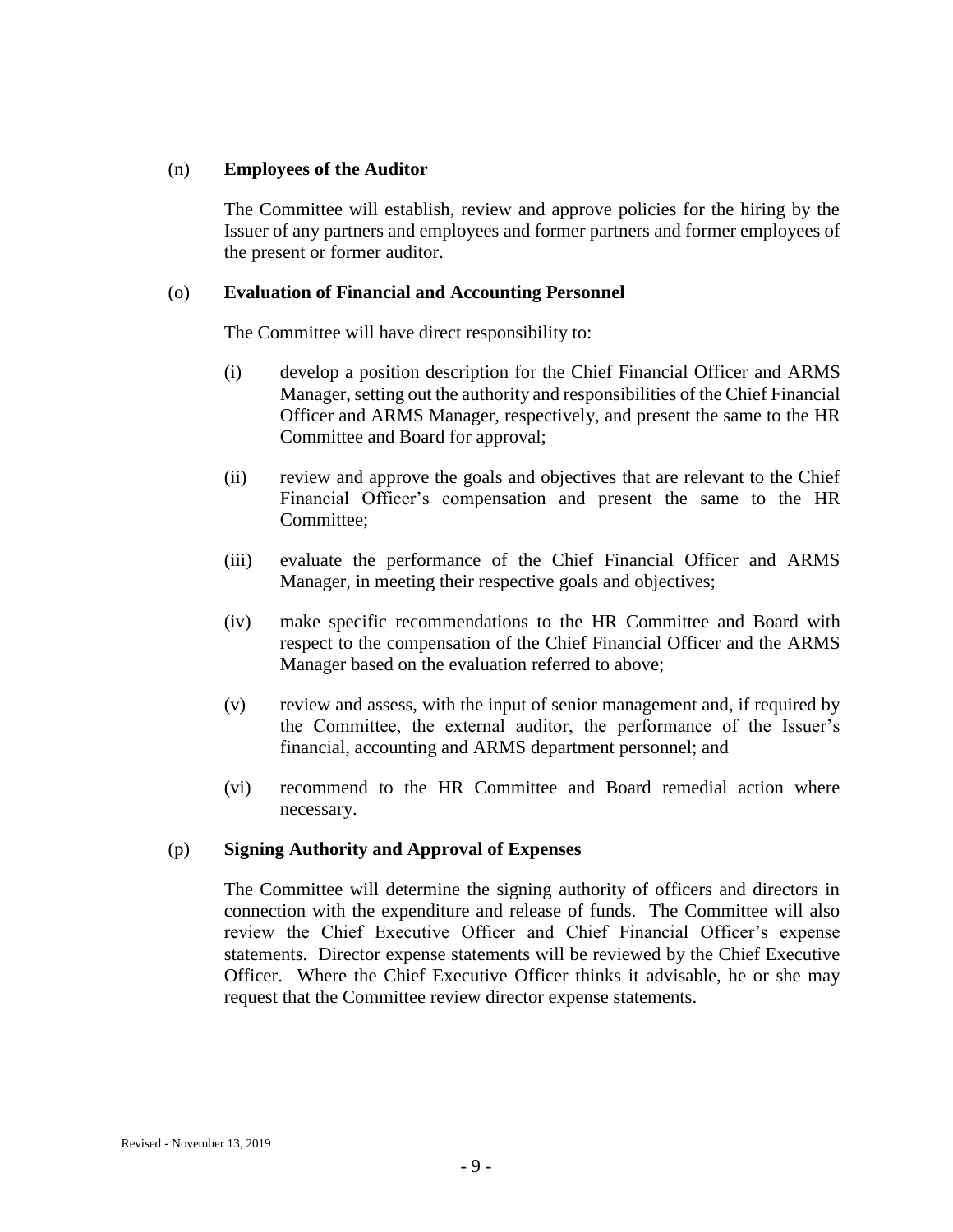#### <span id="page-12-0"></span>**4. COMPLAINTS PROCEDURE**

The Committee will establish a Whistleblower Policy for the receipt, retention and follow-up of complaints received by the Issuer regarding accounting, internal controls, disclosure controls or auditing matters and any violation of the Issuer's Code of Business Conduct and Ethics and a procedure for the confidential, anonymous submission of concerns by employees of the Issuer regarding such matters.

#### <span id="page-12-1"></span>**5. REPORTING**

The Committee will regularly report to the Board on:

- (i) the auditor's independence, engagement and fees;
- (ii) the performance of the auditor and the Committee's recommendations regarding its reappointment or termination;
- (iii) the adequacy of the Issuer's internal controls and disclosure controls;
- (iv) the Issuer's risk management procedures and the reports prepared by the ARMS department;
- (v) its recommendations regarding the annual and interim financial statements of the Issuer, including any issues with respect to the quality or integrity of the financial statements;
- (vi) its review of the annual and interim management's discussion and analysis;
- (vii) any complaints made under and the effectiveness of the Issuer's Whistleblower Policy;
- (viii) the Issuer's compliance with legal and regulatory requirements related to financial reporting; and
- (ix) all other significant matters it has addressed or reviewed and with respect to such other matters that are within its responsibilities, together with any associated recommendations.

#### <span id="page-12-3"></span><span id="page-12-2"></span>**6. AUDIT COMMITTEE MEETINGS**

#### (a) **Scheduling**

The Committee will meet as often as it determines is necessary to fulfill its responsibilities, which in any event will be not less than quarterly. A meeting of the Committee may be called by the auditor, the chairperson of the Committee (the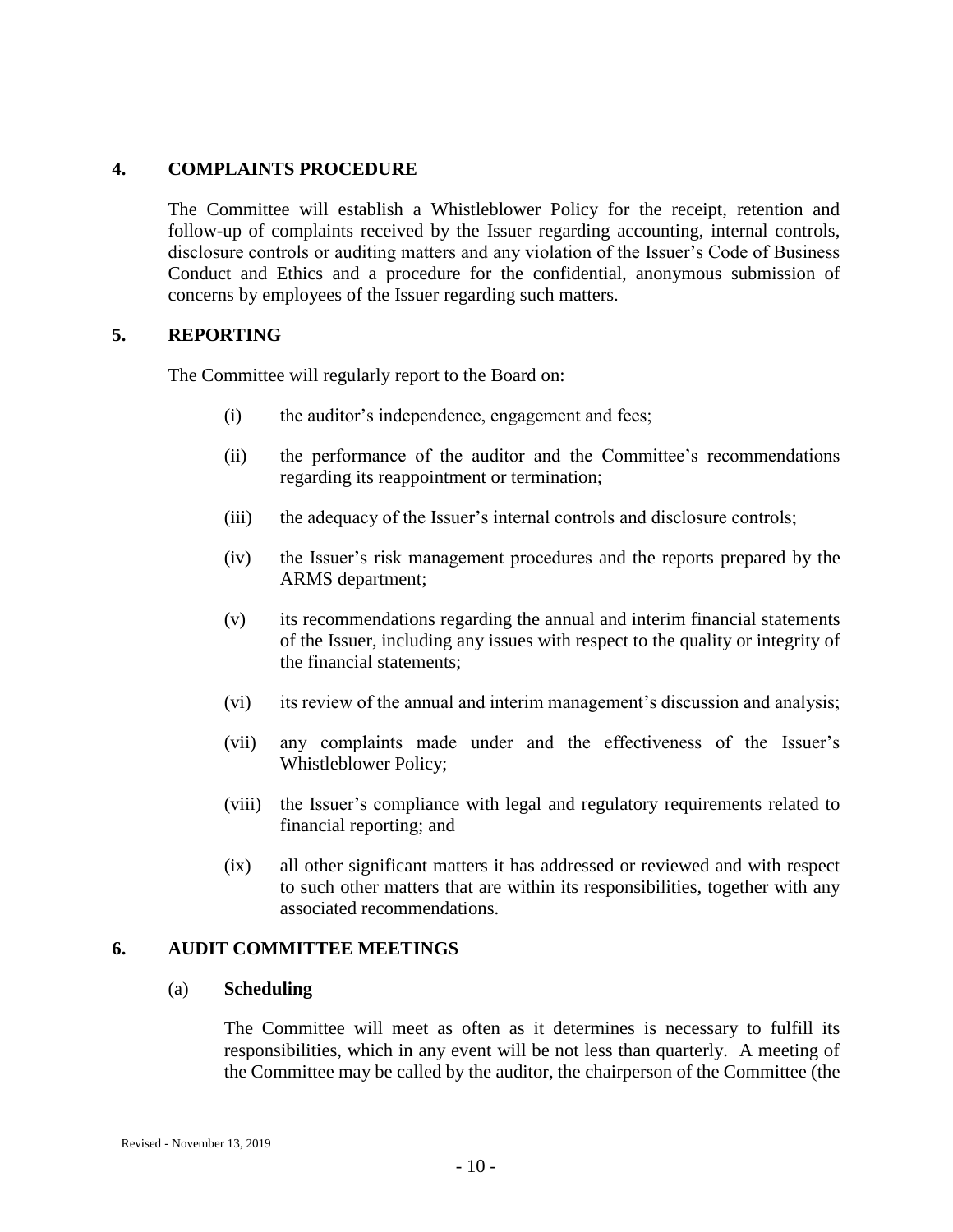"Committee Chair"), the chairperson of the Board, the Chief Executive Officer, the Chief Financial Officer or any Committee member.

Meetings will be held at a location determined by the Committee Chair and notice shall be given in accordance with the provisions of the Issuer's by-laws.

#### <span id="page-13-0"></span>(b) **Notice to Auditor**

The auditor is entitled to receive notice of every meeting of the Committee and, at the expense of the Issuer, to attend and be heard thereat and, if so requested by a member of the Committee, shall attend any meeting of the Committee held during the term of office of the auditor.

#### <span id="page-13-1"></span>(c) **Agenda**

The Committee Chair will establish the agenda for each meeting. Any member may propose the inclusion of items on the agenda, request the presence of or a report by any member of senior management, or at any meeting raise subjects that are not on the agenda for the meeting.

# <span id="page-13-2"></span>(d) **Distribution of Information**

The Committee Chair will distribute, or cause the officers of the Issuer to distribute, an agenda and meeting materials in advance of each meeting to allow members sufficient time to review and consider the matters to be discussed.

#### <span id="page-13-3"></span>(e) **Attendance and Participation**

Each member is expected to attend all meetings. A member who is unable to attend a meeting in person may participate by telephone or teleconference.

#### <span id="page-13-4"></span>(f) **Quorum**

Two members will constitute a quorum for any meeting of the Committee.

# <span id="page-13-5"></span>(g) **Voting and Approval**

At meetings of the Committee, each member will be entitled to one vote and questions will be decided by a majority of votes. In case of an equality of votes, the Committee Chair will not have a second or casting vote in addition to his or her original vote.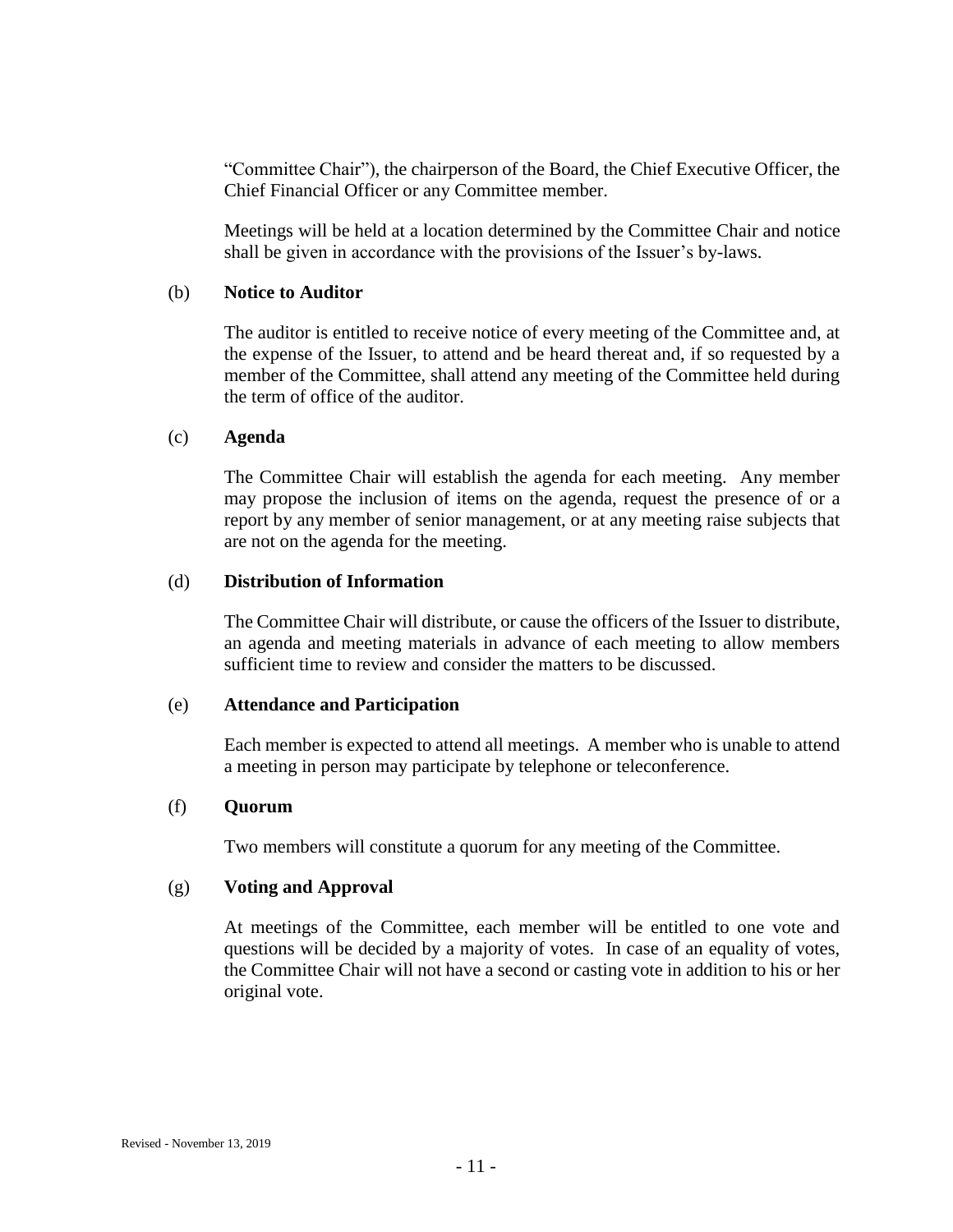#### <span id="page-14-0"></span>(h) **Procedures**

Procedures for Committee meetings will be determined by the Committee Chair unless otherwise determined by the by-laws of the Issuer or a resolution of the Committee or the Board.

#### <span id="page-14-1"></span>(i) **Transaction of Business**

The powers of the Committee may be exercised at a meeting where a quorum is present in person or by telephone or other electronic means, or by resolution in writing signed by all members entitled to vote on that resolution at a meeting of the Committee.

# <span id="page-14-2"></span>(j) **Absence of the Committee Chair**

In the absence of the Committee Chair at a meeting of the Committee, the members in attendance must select one of them to act as chairperson of that meeting.

#### <span id="page-14-3"></span>(k) **Secretary**

The Committee may appoint one of its members or any other person to act as secretary.

# <span id="page-14-4"></span>(l) **Minutes of Meetings**

A person designated by the Committee Chair at each meeting will keep minutes of the proceedings of the Committee and the Committee Chair will cause an officer of the Issuer to circulate copies of the minutes to each member on a timely basis.

# <span id="page-14-5"></span>**7. COMMITTEE CHAIR**

Each year, the Board will appoint one member who is qualified for such purpose to be the Committee Chair. If, in any year, the Board does not appoint a Committee Chair, the incumbent Committee Chair will continue in office until a successor is appointed.

# <span id="page-14-6"></span>**8. REMOVAL AND VACANCIES**

Any member may be removed and replaced at any time by the Board, and will automatically cease to be a member as soon as the member ceases to meet the qualifications set out above. The Board will fill vacancies on the Committee by appointment from among qualified members of the Board. If a vacancy exists on the Committee, the remaining members will exercise all of its powers so long as a quorum remains in office.